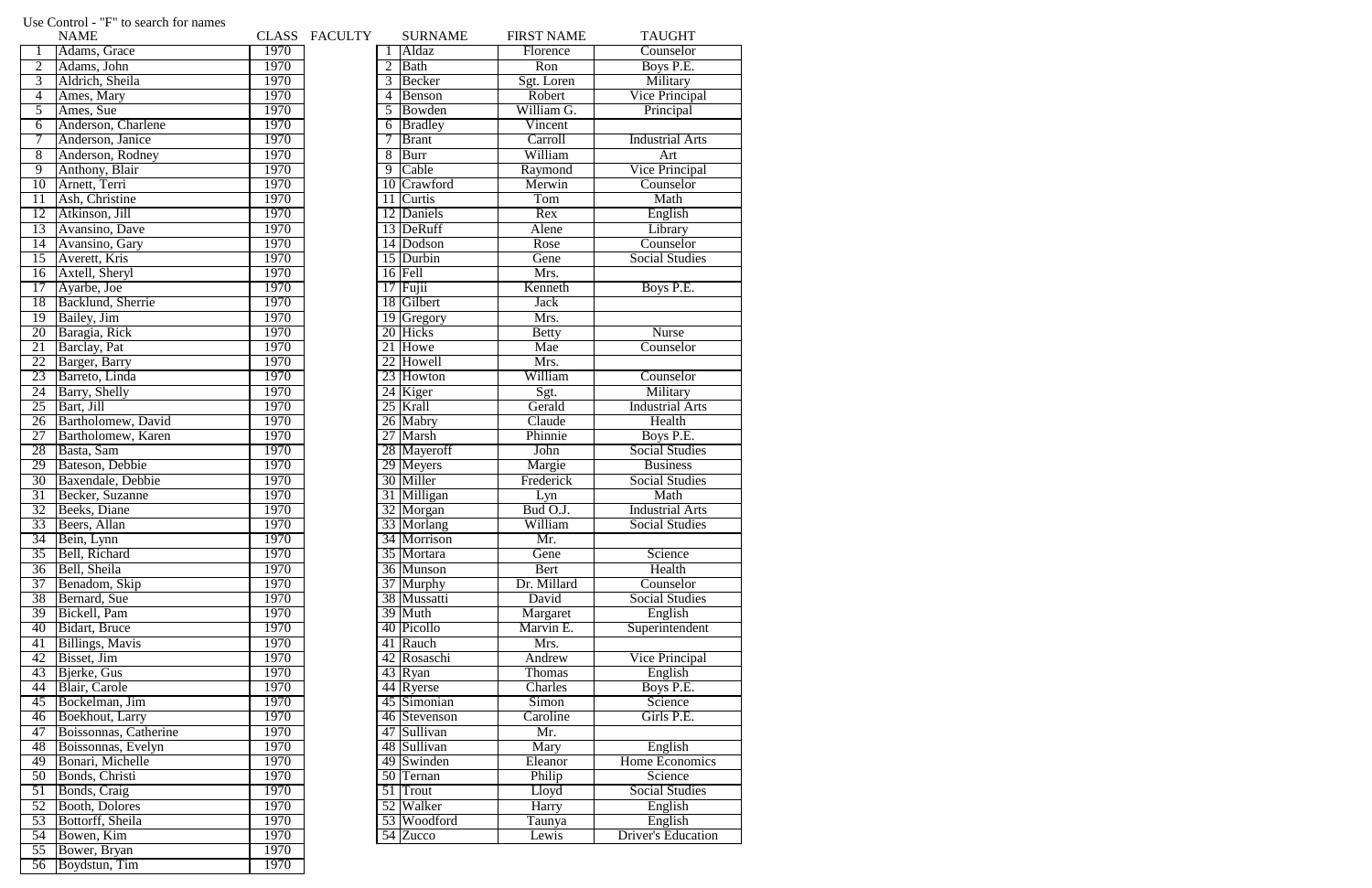| 57              | Brackett, William    | 1970              |
|-----------------|----------------------|-------------------|
| 58              | Braden, Sue          | 1970              |
| 59              | Bradshaw, Cathy      | 1970              |
| 60              | Brandon, Wayne       | 1970              |
| 61              | Brown, Bill          | 1970              |
| 62              | Brown, Sheila        | 1970              |
| 63              | Bryson, Bob          | 1970              |
| 64              | Buchanan, Sunny      | 1970              |
| 65              | Burns, Jim           | 1970              |
| 66              | Bussey, Chris        | 1970              |
| 67              | Butler, Nanci        | 1970              |
| 68              | Butterfield, Richard | 1970              |
| 69              | Cain, Dennis         | 1970              |
| $\overline{70}$ | Callahan, Marianne   | 1970              |
| 71              | Campbell, James      | 1970              |
| 72              | Cantrell, Cathy      | 1970              |
| 73              | Carlson, Linda       | 1970              |
| 74              | Caserta, Carol       | 1970              |
| 75              | Champion, Greg       | 1970              |
| 76              | Childers, Gary       | 1970              |
| 77              | Clark, Barbara       | 1970              |
| 78              | Clark, Victor        | 1970              |
| 79              | Clarke, Edmund       | 1970              |
| 80              | Cobb, Terry          | 1970              |
| 81              | Coburn, Ken          | 1970              |
| 82              | Coburn, Mike         | 1970              |
| 83              | Cochran, Bill        | 1970              |
| 84              | Cody, Gayle          | 1970              |
| 85              | Coleman, Debbie      | 1970              |
| 86              | Collins, Thom        | 1970              |
| 87              | Combs, Celia         | 1970              |
| 88              | Cooke, Kathy         | 1970              |
| 89              | Cooper, Lillian      | 1970              |
| 90              | Coultas, Tom         | 1970              |
| 91              | Covey, Sherry        | 1970              |
| 92              | Craig, Chip          | 1970              |
| 93              | Craperi, Chris       | 1970              |
| 94              | Creighton, Donna     | 1970              |
| $\overline{95}$ | Crick, Fay           | 1970              |
| 96              | Croft, Michael       | 1970              |
| 97              | Cromer, Debbie       | 1970              |
| 98              | Crosby, Mark         | 1970              |
| 99              | Cross, Brenda        | 1970              |
| 100             | Cross, Pat           | 1970              |
| 101             | Cutler, Carol        | 1970              |
| 102             | Dakins, Susan        | 1970              |
| 103             | Deal, Dennis         | $1\overline{970}$ |
| 104             | Deal, Mike           | 1970              |
| 105             | Dejournett, Denis    | 1970              |
| 106             | DeLauer, Mike        | 1970              |
| 107             | Dellamonica, Michael | 1970              |
| 108             | DeMartelaere, Dorene | 1970              |
| 109             | Demosthenes, Don     | 1970              |
| 110             | DeMoulin, Steve      | 1970              |
| 111             | De Varona, Joanne    | 1970              |
|                 |                      | 1970              |
| 112             | Dibitonto, Daryl     |                   |
|                 | 113 Dickens, Dave    | 1970              |
| 114             | Dickenson, Nancy     | 1970              |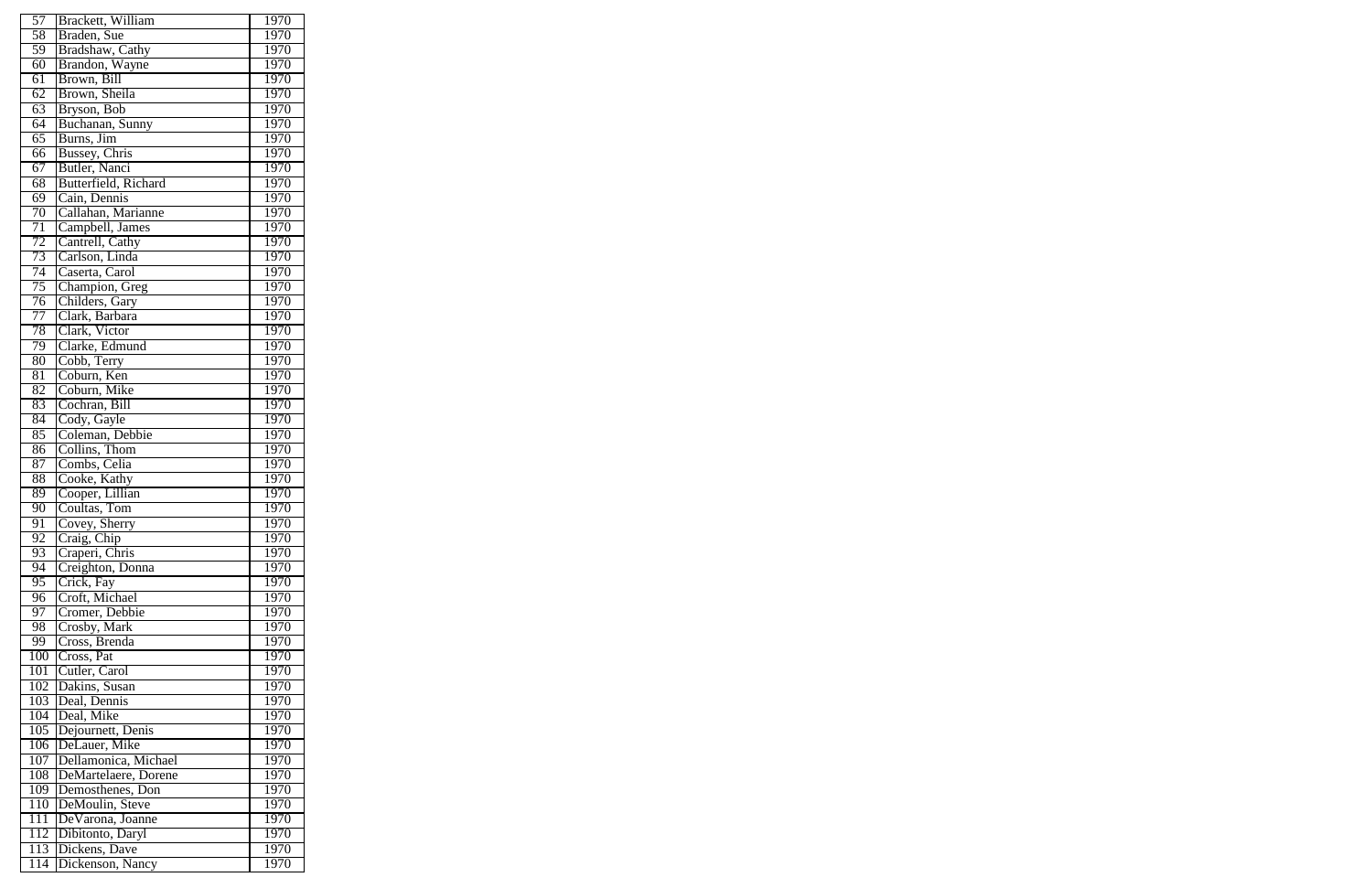| 115              | Dinning, Jean                     | 1970 |
|------------------|-----------------------------------|------|
| 116              | Dinning, Joanne                   | 1970 |
| 117              | Dockery, Kathy                    | 1970 |
| 118              | Donnelly, Carol                   | 1970 |
| 119              | Dorman, Pam                       | 1970 |
| 120              | Dorsey, Raiford,<br>Doughty, John | 1970 |
| 121              |                                   | 1970 |
| 122              | Downing, Jeanne                   | 1970 |
| 123              | Duchaine, Mike                    | 1970 |
| 124              | Dutro, Debbie                     | 1970 |
| 125              |                                   | 1970 |
| $\overline{126}$ | Earle, Tony<br>Easton, Patti      | 1970 |
| $\overline{127}$ | Eggleston, Pete                   | 1970 |
| 128              | Elder, Holli                      | 1970 |
| 129              | Ely, Benson                       | 1970 |
| 130              | Emerson, Eileen                   | 1970 |
| 131              | Engbloom, Margaret                | 1970 |
| 132              | Etchemendy, John                  | 1970 |
| 133              | Evans, Don                        | 1970 |
|                  |                                   |      |
| 134              | Evans, Greg                       | 1970 |
| 135              | Evans, Jim                        | 1970 |
| 136              | Everett, David                    | 1970 |
| 137              | Fairman, Gary                     | 1970 |
| 138              | Fancher, Cathy                    | 1970 |
| 139              | Ferguson, Mark                    | 1970 |
| 140              | Fichthorn, Karen                  | 1970 |
| 141              | Finley, Donna                     | 1970 |
| 142              | Fitzpatrick, Victoria             | 1970 |
| 143              | Flynn, Cathy                      | 1970 |
| 144              | Fontaine, Jaon                    | 1970 |
| 145              | Foster, Melanie                   | 1970 |
| 146              | Fowler, Terry                     | 1970 |
| 147              | Francovich, Sam                   | 1970 |
| 148              | Fry, Stan                         | 1970 |
| 149              | Fuchs, Chris                      | 1970 |
| 150              | Galloway, Pat                     | 1970 |
| 151              | Gerharter, Alan                   | 1970 |
| 152              | Gilleland, Louise                 | 1970 |
| 153              | Glandville, Cindy                 | 1970 |
| 154              | Goedert, Mickey                   | 1970 |
| 155              | Green, Dave                       | 1970 |
| 156              | Greenley, Loretta                 | 1970 |
| 157              | Greenspan, Mike                   | 1970 |
| 158              | Griffith, Todd                    | 1970 |
| 159              | Grisham, Paul                     | 1970 |
| 160              | Grundy, Dennis                    | 1970 |
| 161              | Guinan, Greg                      | 1970 |
| 162              | Gulbransen, Christine             | 1970 |
| 163              | Gullickson, Carol                 | 1970 |
| 164              | Halistone, Donna                  | 1970 |
| 165              | Hall, Theresa                     | 1970 |
| 166              | Hamilton, Robin                   | 1970 |
| 167              | Hansen, Gordon                    | 1970 |
| 168              | Hansen, Steve                     | 1970 |
|                  |                                   |      |
| 169              | Hansen, Tom                       | 1970 |
| 170              | Hare, Dale                        | 1970 |
| 171              | Hargrove, Kristina                | 1970 |
| 172              | Harker, Diane                     | 1970 |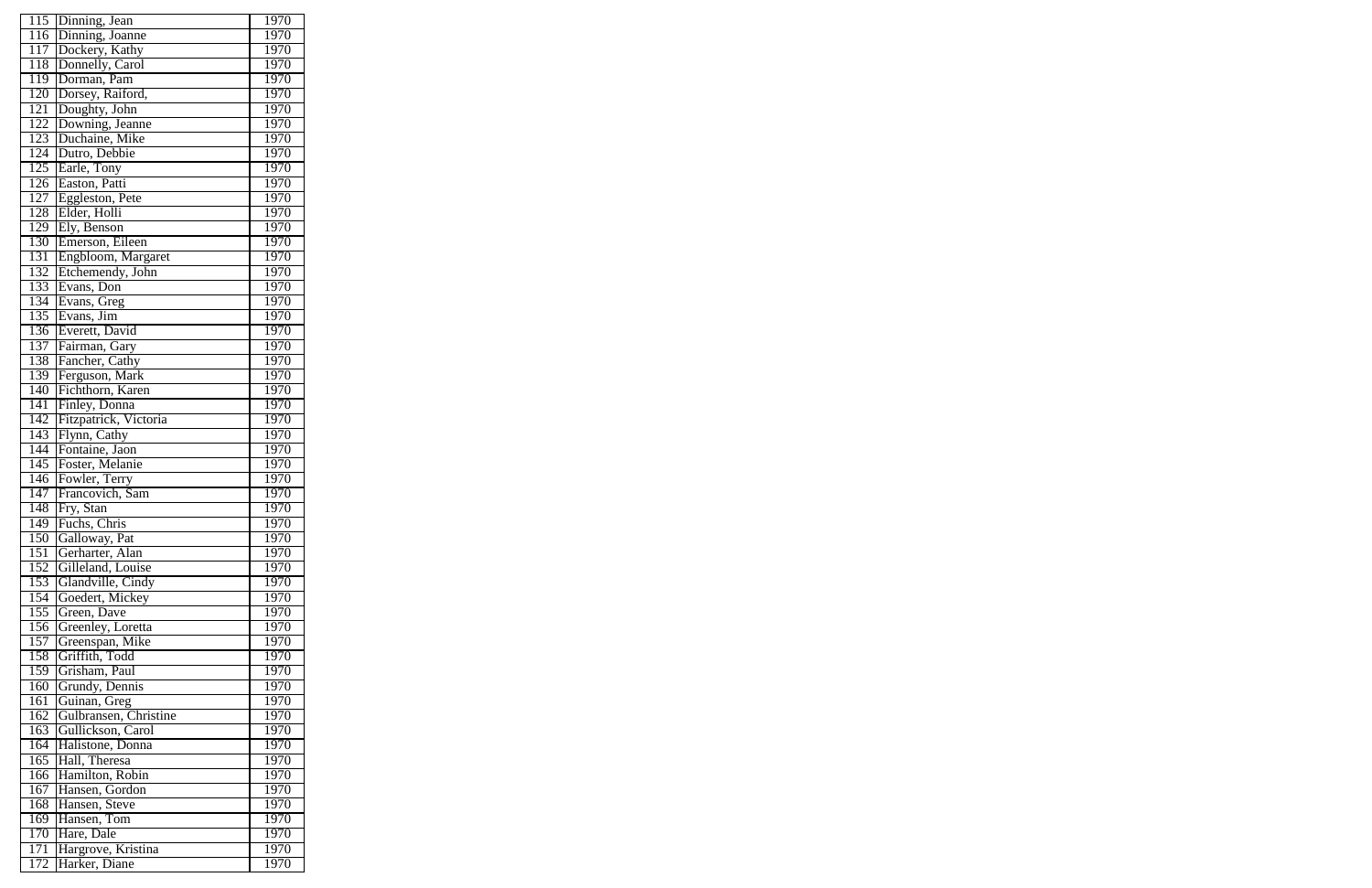| 173              | Harris, Karen                    | 1970 |
|------------------|----------------------------------|------|
| 174              | Hart, Andy                       | 1970 |
| 175              | Harvey, Paul                     | 1970 |
| 176              | Hawkins, Chuck                   | 1970 |
| 177              | Heady, Don                       | 1970 |
| 178              | Hedgpeth, Judi                   | 1970 |
| 179              | Heidrich, Bret                   | 1970 |
| 180              | Heidrich, Dean                   | 1970 |
| 181              | Heller, Ann                      | 1970 |
| 182              | Helton, Cindy                    | 1970 |
| 183              | Herrera, Dan                     | 1970 |
| 184              | Herrera, Frank                   | 1970 |
| 185              | Hess, Cathlee                    | 1970 |
| 186              | Hieber, Debbie                   | 1970 |
| 187              | Hill, Don                        | 1970 |
| 188              | Hill, Ed                         | 1970 |
| 189              | Hill, Mike                       | 1970 |
| 190              | Hodson, Sharon                   | 1970 |
| 191              | Hoffman, Ingrid                  | 1970 |
| 192              | Hoffman, Renata                  | 1970 |
| 193              | Holderman, Brent                 | 1970 |
| 194              | Hollen, Joe                      | 1970 |
| 195              | Hollingsworth, Jene              | 1970 |
| 196              | Holt, Lance                      | 1970 |
| 197              | Hood, Debbie                     | 1970 |
| 198              | Horner, Barnett                  | 1970 |
| 199              | Hornick, Marianne                | 1970 |
| 200              | Horton, Chris                    | 1970 |
| 201              | Houston, Dave                    | 1970 |
| 202              | Houston, Marsha                  | 1970 |
| 203              | Howcraft, Darryl                 | 1970 |
| 204              | Howell, Nancy                    | 1970 |
| 205              | Hubbard, Maralyn                 | 1970 |
| 206              | Huey, Celeste                    | 1970 |
| 207              | Hull, Bruce                      | 1970 |
| $2\overline{08}$ | Hunter, Lynda                    | 1970 |
|                  | 209 Huston, Rick                 | 1970 |
| 210              | Hutchison, Sally                 | 1970 |
| 211              | Issel, David                     | 1970 |
| 212              | Jacka, Fred                      | 1970 |
| 213              | Jacobs, Pete                     | 1970 |
| 214              | James, Laurie                    | 1970 |
| 215              | James, Rick                      | 1970 |
| 216              | Janke, Tim                       | 1970 |
| 217              | Johnson, Darlene                 | 1970 |
| 218              | Johnson, Joann                   | 1970 |
| 219              | Johnson, Rick                    | 1970 |
| 220              |                                  | 1970 |
| 221              | Johnston, Gary<br>Kaiser, Debbie | 1970 |
| 222              |                                  | 1970 |
| 223              | Kales, Tyson<br>Kalin, Susan     | 1970 |
|                  |                                  |      |
| 224              | Kasten, Ginny                    | 1970 |
| 225              | Kelly, Camilla                   | 1970 |
| 226              | Kennedy, Chris                   | 1970 |
| 227              | Klaich, Michelle                 | 1970 |
| 228              | Klein, Fred                      | 1970 |
| 229              | Klosterman, Kristy               | 1970 |
| 230              | Koehler, Marcia                  | 1970 |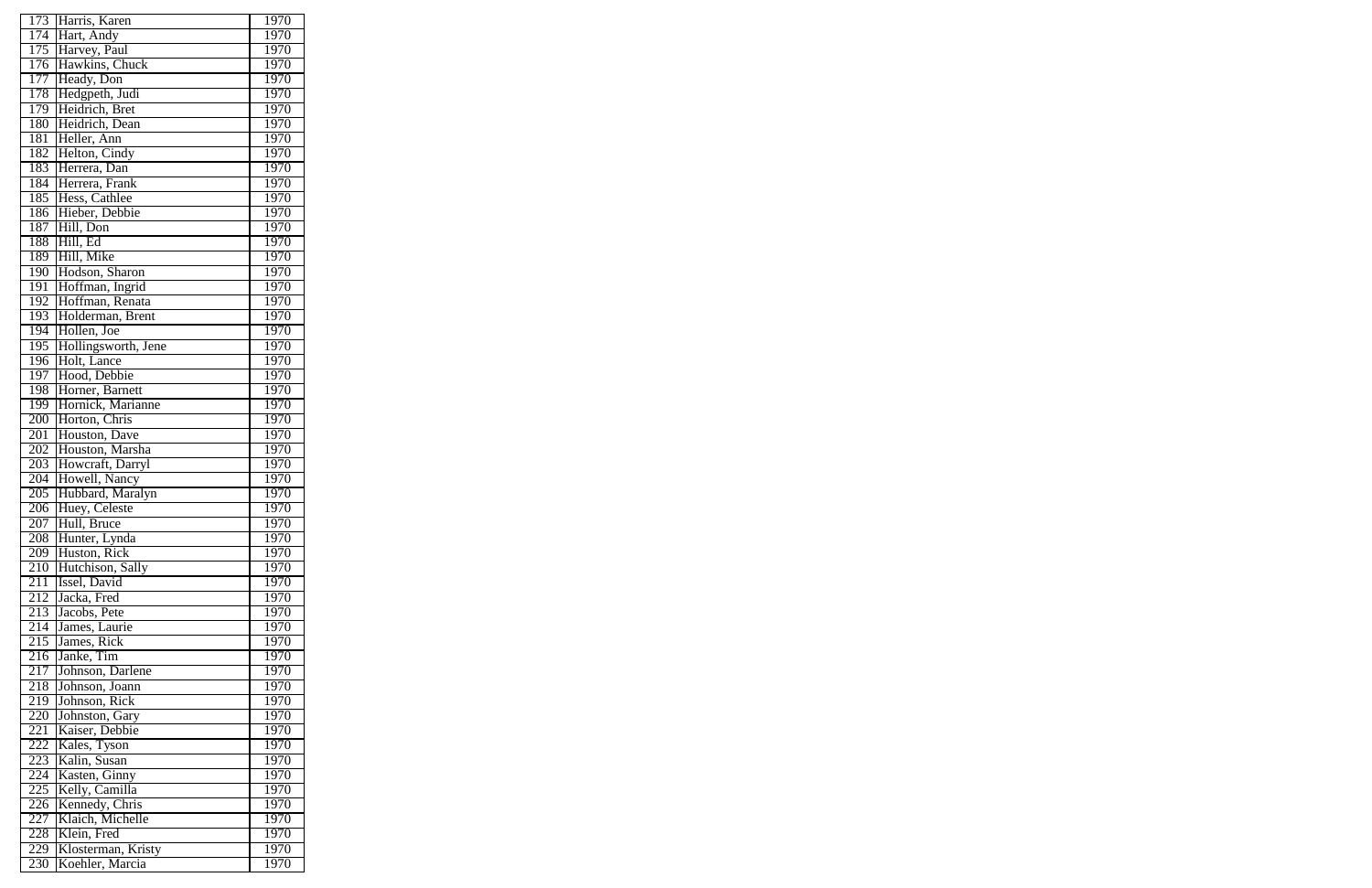| 231              | Koffler, Judy        | 1970              |
|------------------|----------------------|-------------------|
| 232              | Kraus, Ginny         | 1970              |
| 233              | Krause, Jill         | 1970              |
| 234              | Lacy, Maxine         | 1970              |
| 235              | Ladd, Darlene        | 1970              |
| 236              | Lampshire, Pat       | 1970              |
| 237              | andis, Dave          |                   |
|                  |                      | 1970              |
| 238              | Landrus, Greg        | 1970              |
| 239              | Lane, Jolene         | 1970              |
| 240              | Lannigan, Craig      | 1970              |
| 241              | Larkin, Nancy        | 1970              |
| 242              | arsen, Mike          | $1\overline{970}$ |
| 243              | LaTourrette, Renee   | 1970              |
| 244              | Leal, Hazel          | 1970              |
| 245              | LeClare, Craig       | 1970              |
| 246              | LeClear, Yvette      | 1970              |
| 247              | Lee, Vicki           | 1970              |
| 248              | Leggett, Helene      | 1970              |
|                  |                      |                   |
| 249              | Leggett, Jack        | 1970              |
| 250              | LeMay, Nancy         | 1970              |
| 251              | Lemons, Linda        | 1970              |
| 252              | Lenhert, Kathy       | 1970              |
| 253              | LePage, Georgette    | 1970              |
| 254              | ePage, Mavis<br>II   | 1970              |
| 255              | Leveroni, Valerie    | 1970              |
| 256              | Lewis, Mindy         | 1970              |
| 257              | Likes, Terri         | 1970              |
| 258              | Livingston, Dan      | 1970              |
|                  |                      |                   |
| 259              | Locke, Jan           | 1970              |
| 260              | Loveless, Pat        | 1970              |
| 261              | Lowery, Shirley      | 1970              |
| 262              | Lugaski, Suzanne     | 1970              |
| $\overline{263}$ | Machen, Dave         | 1970              |
| 264              | MacKay, Rod          | 1970              |
|                  | 265 Magney, Jeri     | 1970              |
|                  | 266 Maienschein, Lee | 1970              |
| 267              | Martin, Gary         | 1970              |
| 268              | Martin, Richard      | 1970              |
|                  | 269 Martin, Steve    | 1970              |
|                  |                      |                   |
| 270              | Mathewson, Carl      | 1970              |
| 271              | Matthews, Denise     | 1970              |
| 272              | Matzin, Penni        | 1970              |
| 273              | Maxion, Craig        | 1970              |
|                  | 274 May, Karen       | 1970              |
| 275              | Mayes, John          | 1970              |
| 276              | McCartney, John      | 1970              |
| 277              | McCartney, Sherry    | 1970              |
| 278              | McClements, Leanne   | 1970              |
| 279              | McClure, Tom         | 1970              |
| 280              | McCorkle, Karen      | 1970              |
|                  |                      |                   |
| 281              | McCoy, Patti         | 1970              |
| 282              | McCreary, Kim        | 1970              |
| 283              | McCulley, Jennie     | 1970              |
| 284              | McDonald, Gail       | 1970              |
| 285              | McGuinn, Darcy       | 1970              |
| 286              | McKaig, Brian        | 1970              |
| 287              | McLean, Debbie       | 1970              |
| 288              | Meinen, Ann          | 1970              |
|                  |                      |                   |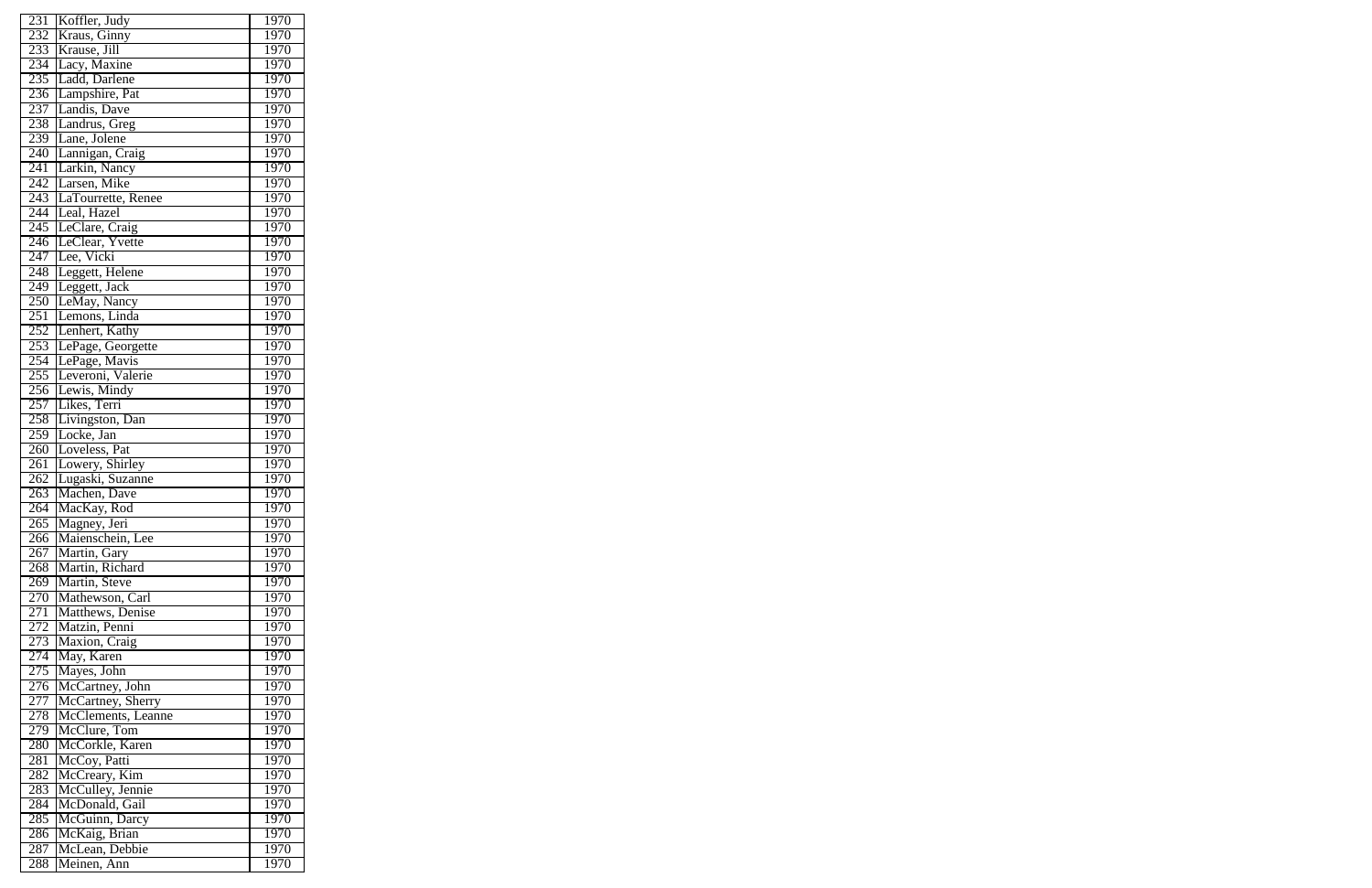| 289              | Meiser, Mark                 | 1970              |
|------------------|------------------------------|-------------------|
| 290              | Mickleson, Kris              | 1970              |
| 291              | Miller, Mark                 | 1970              |
| 292              | Miller, Sandy                | 1970              |
| 293              | Miller, Sheryl               | 1970              |
| 294              | Minor, Paula                 | 1970              |
| 295              | Mirich, Jan                  | 1970              |
| 296              | Moberly, Linda               | 1970              |
| 297              | Moody, Scott                 | 1970              |
| 298              | Morcom, Marcia               | 1970              |
| 299              | Morgan, Tom                  | 1970              |
| 300              | Morris, Gerald               | 1970              |
| 301              | Morrison, Patricia           | 1970              |
| 302              | Mortensen, Tom               | 1970              |
| 303              |                              | 1970              |
|                  | Moss, Cathy<br>Moy, John     |                   |
| 304              |                              | $1\overline{970}$ |
| 305              | Muehl, Eric                  | 1970              |
| $\overline{306}$ | Munn, Paige                  | 1970              |
| 307              | Murphy, Harold               | 1970              |
| 308              | Natenstadt, Robert           | 1970              |
| 309              | Newman, Kris                 | 1970              |
| 310              | Nicholas, Kirk               | 1970              |
| 311              | Nielson, Jeannette           | 1970              |
| 312              | Nielson, Linda               | 1970              |
| 313              | Nohava, Don                  | 1970              |
| $\overline{314}$ | Norcross. Terry              | 1970              |
| 315              | Nourse, Patti                | 1970              |
| 316              | Olin, Wendy                  | 1970              |
| $\overline{317}$ | Olsen, Ron                   | 1970              |
| 318              | Olthoff, Debbie              | 1970              |
| 319              | Orcutt, Chris                | 1970              |
| 320              | Orozco, Susan                | 1970              |
| $\overline{321}$ | Ostermeyer, Terry            | 1970              |
| 322<br>323       | Ostgulen, Becky              | 1970              |
|                  | Overstreet, Bill             | 1970              |
| 324              | Pace, Ron                    | 1970              |
| 325              | Page, Lindsay                | 1970              |
| $\overline{3}26$ | Pangborn, Verna              | 1970              |
| 327              | Paresina, Gary               | 1970              |
| 328              | Parre, Miki<br>Parry, Skip   | 1970              |
| 329              |                              | 1970              |
| 330              | Parsons, Pam                 | 1970              |
| 331<br>332       | Paul, Linda                  | 1970<br>1970      |
|                  | Paxman, Annette              |                   |
| 333<br>334       | Perry, Joseph<br>Perry, Mike | 1970<br>1970      |
| 335              | Peters, Jeff                 | 1970              |
| 336              | Peterson, Dennis             | 1970              |
| 337              | Peth, Tim                    | 1970              |
| 338              | Phungphiphadhana, Bunliu     | 1970              |
| 339              | Pickering, Kristina          | 1970              |
| 340              | Pidlypchak, Jim              | 1970              |
| 341              | Pope, Frank                  | 1970              |
| 342              | Poulin, Janice               | 1970              |
| 343              | Poulin, Laura                | 1970              |
| 344              | Pourchot, Robbie             | 1970              |
| $\overline{345}$ | Powell, Anna                 | 1970              |
| 346              | Puccinelli, Dennis           | 1970              |
|                  |                              |                   |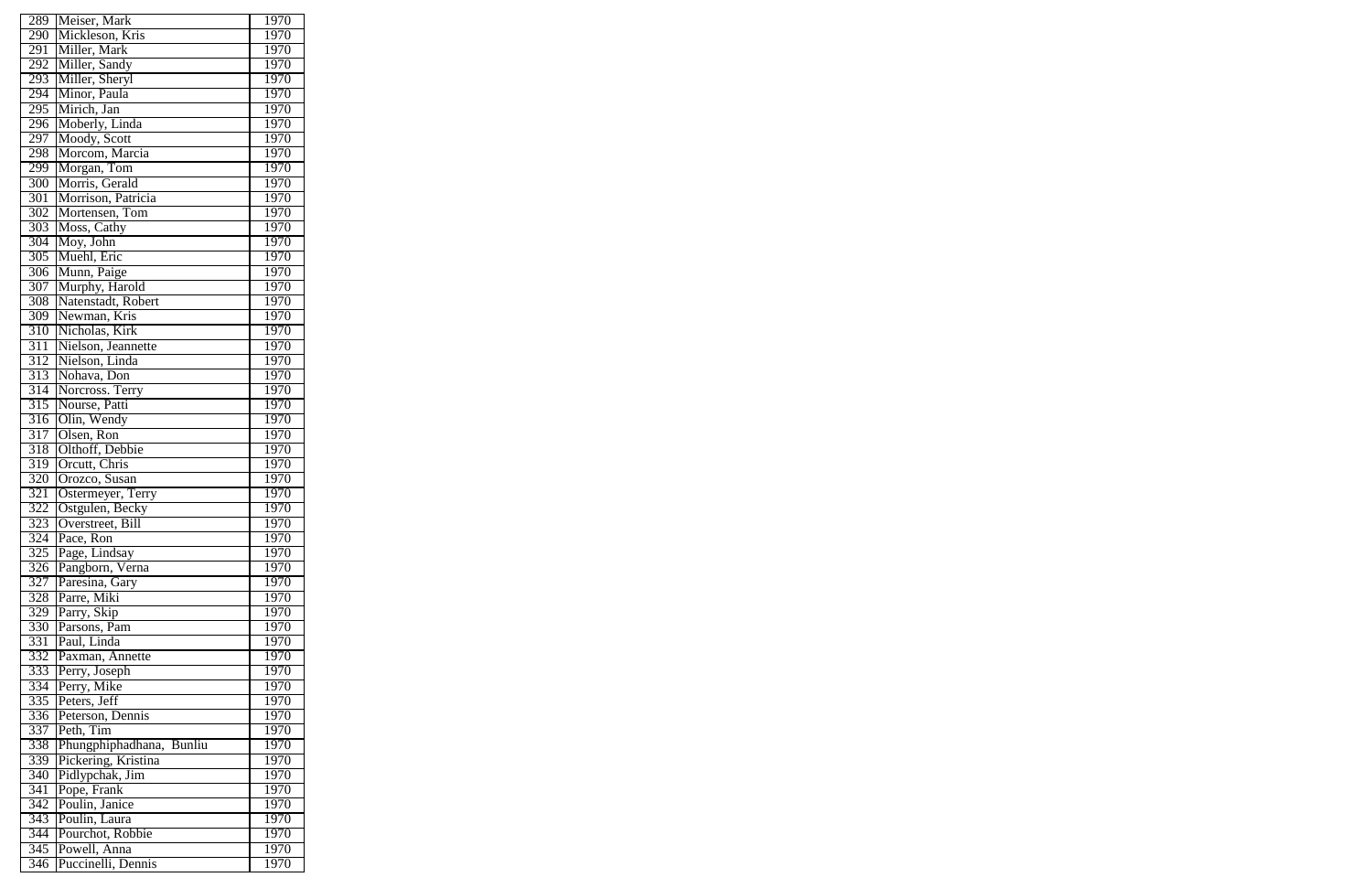| 347              | Puryear, Jim                            | 1970         |
|------------------|-----------------------------------------|--------------|
| 348              | Radisauskas, Mary                       | 1970         |
| $\overline{349}$ | Ramirez, Rachel                         | 1970         |
| 350              | Randel, Cheryl                          | 1970         |
| 351              | Randol, Evelyn                          | 1970         |
| 352              | Ranson, Steve                           | 1970         |
| 353              | Reams, Kathy                            | 1970         |
| 354              |                                         | 1970         |
|                  | Redding, Patty                          |              |
| 355              | Rhodes, Linda                           | 1970         |
| 356              | Ricca, Mark                             | 1970         |
| 357              | Richardson, Kathleen                    | 1970         |
| 358              | Riggs, Sharon                           | 1970         |
| $\overline{359}$ | Ringlien, Dana                          | 1970         |
| $\overline{360}$ | Ritter, Bob                             | 1970         |
| $\overline{361}$ | Rivera, John                            | 1970         |
| 362              | Roberts, Mary Lee                       | 1970         |
| 363              | Roberts, Nancy                          | 1970         |
| 364              | Robinson, Lynn                          | 1970         |
| 365              | Rosasco, James                          | 1970         |
| 366              | Rosellini, Roxanne                      | 1970         |
| 367              | Ross, Christine                         | 1970         |
| 368              | Ross, Jerilyn                           | 1970         |
| $\overline{369}$ | Rowe, Betty                             | 1970         |
| 370              | Rummler, Patty                          | 1970         |
| 371              | Rupley, Phyllis                         | 1970         |
| 372              | Russell, Jill                           | 1970         |
| 373              | Ryan, Elaine                            | 1970         |
| $\overline{374}$ | Sack, Gary                              | 1970         |
| 375              | Salonsen, Donna                         | 1970         |
| $\overline{376}$ | Sampson, Kevin                          | 1970         |
| 377              | Sanders, Sandy                          | 1970         |
| 378              | Sausser, Tom                            | 1970         |
| 379              | Schaefer, Joanne                        | 1970         |
| 380              |                                         |              |
| 381              | Schlesinger, David<br>Schricker, Dennis | 1970<br>1970 |
|                  |                                         |              |
| 382              | Scolari, Laurel                         | 1970         |
| 383              | Scott, Laurie                           | 1970         |
| 384              | Sendall, Kathy                          | 1970         |
| 385              | Sewell, Roy                             | 1970         |
| 386              | Sexton, Cindy                           | 1970         |
| 387              | Sheehan, Laurie                         | 1970         |
| 388              | Shelly, Richard                         | 1970         |
| 389              | Sherman, Cara                           | 1970         |
| 390              | Shewmaker, Kris                         | 1970         |
| 391              | Silva, Paul                             | 1970         |
| 392              | Silvestri, John                         | 1970         |
| 393              | Simonian, Terry                         | 1970         |
| 394              | Simpson, Bob                            | 1970         |
| 395              | Siri, Ermano                            | 1970         |
| 396              | Smart, Linda                            | 1970         |
| 397              | Smith, Patti                            | 1970         |
| 398              | Smith, Steve                            | 1970         |
| 399              | Soli, Sally                             | 1970         |
| 400              | Soli, Steve                             | 1970         |
| 401              | Spahr, Ellen                            | 1970         |
| 402              | Spencer, Robert                         | 1970         |
| 403              | Spooner, Diane                          | 1970         |
| 404              | Sprague, Judy                           | 1970         |
|                  |                                         |              |